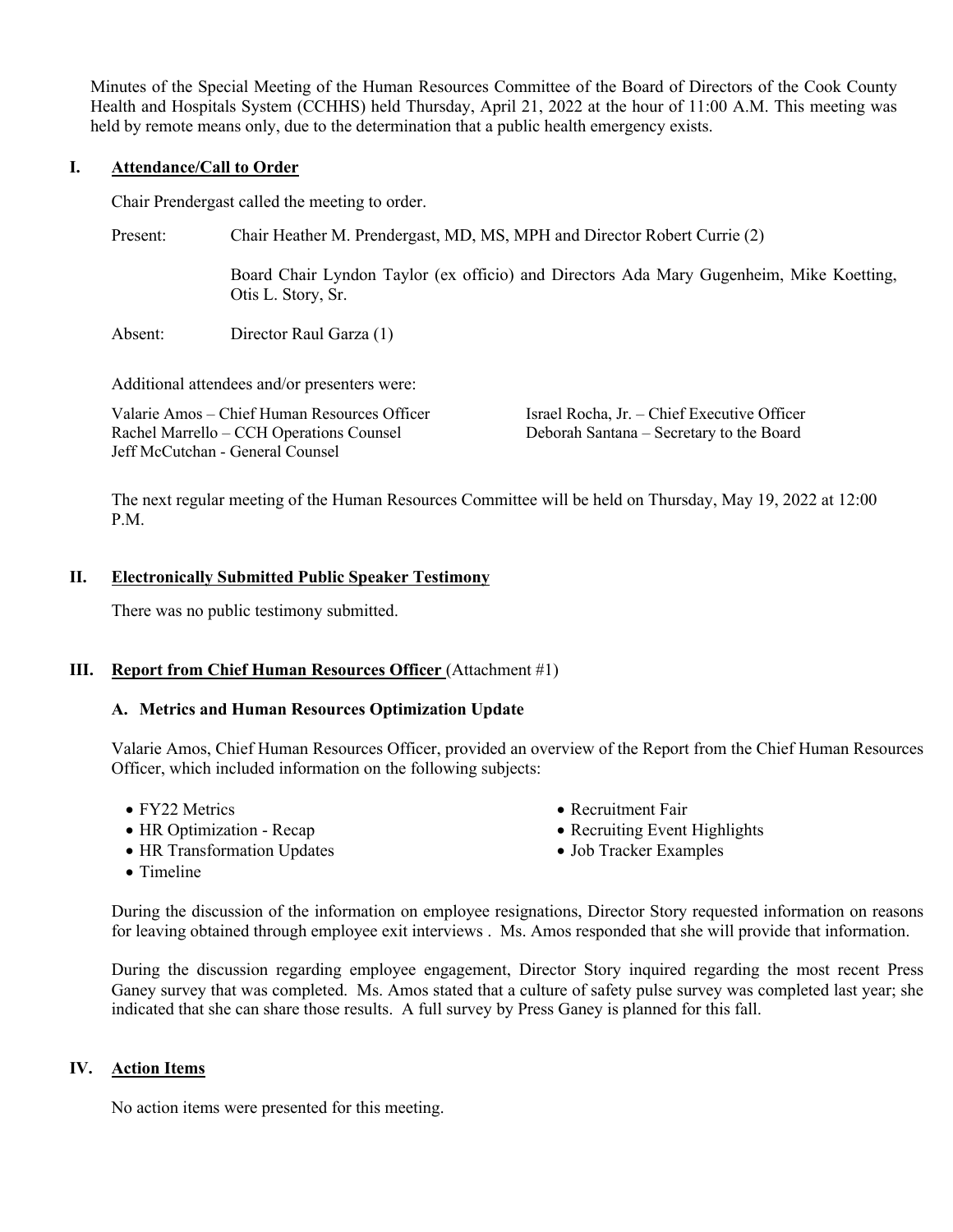#### **V. Closed Meeting Items**

#### **A. Discussion of personnel matters**

### **B. Update on labor negotiations**

Director Currie, seconded by Chair Prendergast, moved to recess the open meeting and convene into a closed meeting, pursuant to the following exceptions to the Illinois Open Meetings Act: 5 ILCS 120/2(c)(**1**), regarding "the appointment, employment, compensation, discipline, performance, or dismissal of specific employees of the public body or legal counsel for the public body, including hearing testimony on a complaint lodged against an employee of the public body or against legal counsel for the public body to determine its validity," 5 ILCS 120/2(c)(**2),** regarding "collective negotiating matters between the public body and its employees or their representatives, or deliberations concerning salary schedules for one or more classes of employees," and 5 ILCS 120/2(c)(**17**), regarding "the recruitment, credentialing, discipline or formal peer review of physicians or other health care professionals, or for the discussion of matters protected under the federal Patient Safety and Quality Improvement Act of 2005, and the regulations promulgated thereunder, including 42 C.F.R. Part 3 (73 FR 70732), or the federal Health Insurance Portability and Accountability Act of 1996, and the regulations promulgated thereunder, including 45 C.F.R. Parts 160, 162, and 164, by a hospital, or other institution providing medical care, that is operated by the public body."

On the motion to recess the open meeting and convene into a closed meeting, a roll call was taken, the votes of yeas and nays being as follows:

Yeas: Chair Prendergast and Director Currie (2)

Nays: None (0)

Absent: Director Garza (1)

THE MOTION CARRIED UNANIMOUSLY and the Committee convened into a closed meeting.

Chair Prendergast declared that the closed meeting was adjourned. The Committee reconvened into the open meeting.

### **VI. Adjourn**

As the agenda was exhausted, Chair Prendergast declared the meeting ADJOURNED.

Respectfully submitted, Human Resources Committee of the Board of Directors of the Cook County Health and Hospitals System

XXXXXXXXXXXXXXXXXXXXX Heather M. Prendergast, MD, MS, MPH, Chair